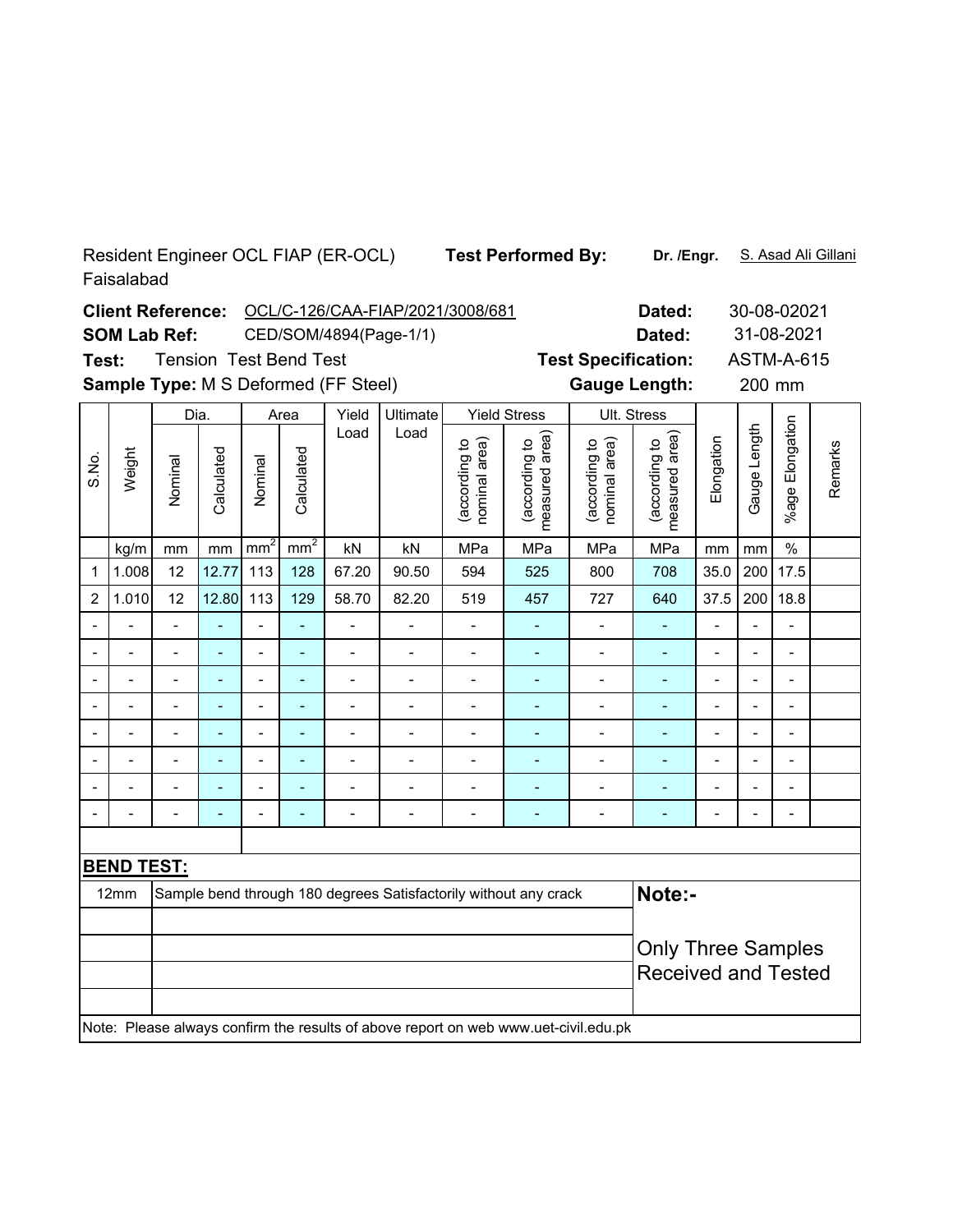| Sohail Afzal |  |
|--------------|--|
|--------------|--|

Test Performed By: Dr. /Engr. S. Asad Ali Gillani

Sr. Project Manager IZHAR GROUP OF COMPANIES, Lahore

| Test:        |                          | <b>Client Reference:</b><br><b>SOM Lab Ref:</b><br><b>Tension Test</b><br>Sample Type: L- Bolt |                |                          |                 | ICPL/CONST-DML/21/56<br>CED/SOM/4896(Page-1/1)<br><b>Test Specification:</b> |                          |                                |                                 | Dated:<br>Dated:<br><b>Gauge Length:</b>                                            | 31-08-2021<br>31-08-2021<br><b>ASTM-A 307</b><br>250 mm |                          |                |                          |         |
|--------------|--------------------------|------------------------------------------------------------------------------------------------|----------------|--------------------------|-----------------|------------------------------------------------------------------------------|--------------------------|--------------------------------|---------------------------------|-------------------------------------------------------------------------------------|---------------------------------------------------------|--------------------------|----------------|--------------------------|---------|
|              |                          | Dia.                                                                                           |                |                          | Area            | Yield                                                                        | Ultimate                 |                                | <b>Yield Stress</b>             |                                                                                     | Ult. Stress                                             |                          |                |                          |         |
| S.No.        | Weight                   | Nominal                                                                                        | Calculated     | Nominal                  | Calculated      | Load                                                                         | Load                     | (according to<br>nominal area) | measured area)<br>(according to | nominal area)<br>(according to                                                      | area)<br>(according to<br>measured                      | Elongation               | Gauge Length   | %age Elongation          | Remarks |
|              | kg/m                     | mm                                                                                             | mm             | mm <sup>2</sup>          | mm <sup>2</sup> | kN                                                                           | kN                       | MPa                            | MPa                             | MPa                                                                                 | MPa                                                     | mm                       | mm             | $\%$                     |         |
| $\mathbf{1}$ | 3.499                    | 24                                                                                             | 23.83          | 380                      | 446             | 147.00                                                                       | 214.70                   | 387                            | 330                             | 565                                                                                 | 482                                                     | 52.5                     | 250            | 21.0                     |         |
|              | $\blacksquare$           | $\overline{\phantom{0}}$                                                                       | ÷              | $\overline{a}$           | $\blacksquare$  | $\overline{a}$                                                               | $\overline{\phantom{0}}$ | $\blacksquare$                 | $\blacksquare$                  | $\overline{\phantom{0}}$                                                            | ٠                                                       | $\overline{a}$           | $\blacksquare$ | $\overline{\phantom{a}}$ |         |
|              |                          | $\blacksquare$                                                                                 | ÷              | $\overline{\phantom{a}}$ | ÷,              | $\overline{a}$                                                               |                          |                                | ÷                               | -                                                                                   | ٠                                                       | -                        |                | $\blacksquare$           |         |
|              | $\overline{a}$           | $\blacksquare$                                                                                 | ÷,             | $\blacksquare$           | ÷,              | $\qquad \qquad \blacksquare$                                                 | $\overline{\phantom{0}}$ | $\overline{a}$                 | $\blacksquare$                  | $\qquad \qquad \blacksquare$                                                        | ÷,                                                      | $\overline{\phantom{0}}$ | ÷              | $\overline{\phantom{a}}$ |         |
|              |                          | $\overline{a}$                                                                                 | L.             | $\overline{a}$           | ÷,              | $\overline{a}$                                                               | $\overline{\phantom{m}}$ | Ĭ.                             | L,                              | $\overline{a}$                                                                      | ÷,                                                      | $\overline{\phantom{0}}$ | L,             | $\overline{\phantom{a}}$ |         |
|              |                          | $\overline{a}$                                                                                 | ÷              | $\overline{a}$           | ÷,              | $\overline{a}$                                                               | $\overline{\phantom{m}}$ | ÷                              | Ξ.                              | $\overline{a}$                                                                      | ۰                                                       | $\overline{\phantom{0}}$ | ÷              | $\overline{\phantom{m}}$ |         |
|              | $\overline{a}$           | $\overline{a}$                                                                                 | $\blacksquare$ | $\overline{a}$           | ä,              | $\overline{a}$                                                               | $\overline{\phantom{0}}$ | $\overline{a}$                 | ٠                               | $\overline{\phantom{0}}$                                                            | $\blacksquare$                                          | $\overline{a}$           | $\overline{a}$ | $\blacksquare$           |         |
|              | $\overline{\phantom{a}}$ | $\overline{\phantom{0}}$                                                                       | $\blacksquare$ | $\overline{a}$           | ÷,              | $\overline{a}$                                                               | $\overline{\phantom{0}}$ | $\overline{\phantom{a}}$       | $\blacksquare$                  | $\overline{\phantom{0}}$                                                            | $\blacksquare$                                          | $\overline{a}$           | L,             | $\overline{\phantom{a}}$ |         |
|              |                          | $\overline{a}$                                                                                 |                |                          |                 | $\overline{a}$                                                               |                          |                                |                                 | $\overline{a}$                                                                      | ÷,                                                      | $\overline{\phantom{0}}$ |                | ÷                        |         |
|              |                          |                                                                                                |                | $\overline{a}$           | L,              | $\overline{a}$                                                               |                          | $\overline{a}$                 |                                 |                                                                                     | ÷,                                                      |                          |                | $\overline{\phantom{a}}$ |         |
|              |                          |                                                                                                |                |                          |                 |                                                                              |                          |                                |                                 |                                                                                     |                                                         |                          |                |                          |         |
|              | <b>BEND TEST:</b>        |                                                                                                |                |                          |                 |                                                                              |                          |                                |                                 |                                                                                     |                                                         |                          |                |                          |         |
|              | Щ.                       | No Bend test performed                                                                         |                |                          |                 |                                                                              |                          |                                |                                 |                                                                                     | Note:-                                                  |                          |                |                          |         |
|              |                          |                                                                                                |                |                          |                 |                                                                              |                          |                                |                                 |                                                                                     |                                                         |                          |                |                          |         |
|              |                          |                                                                                                |                |                          |                 |                                                                              |                          |                                |                                 |                                                                                     | <b>Only One Sample</b>                                  |                          |                |                          |         |
|              |                          |                                                                                                |                |                          |                 |                                                                              |                          |                                |                                 |                                                                                     | <b>Received and Tested</b>                              |                          |                |                          |         |
|              |                          |                                                                                                |                |                          |                 |                                                                              |                          |                                |                                 | Note: Please always confirm the results of above report on web www.uet-civil.edu.pk |                                                         |                          |                |                          |         |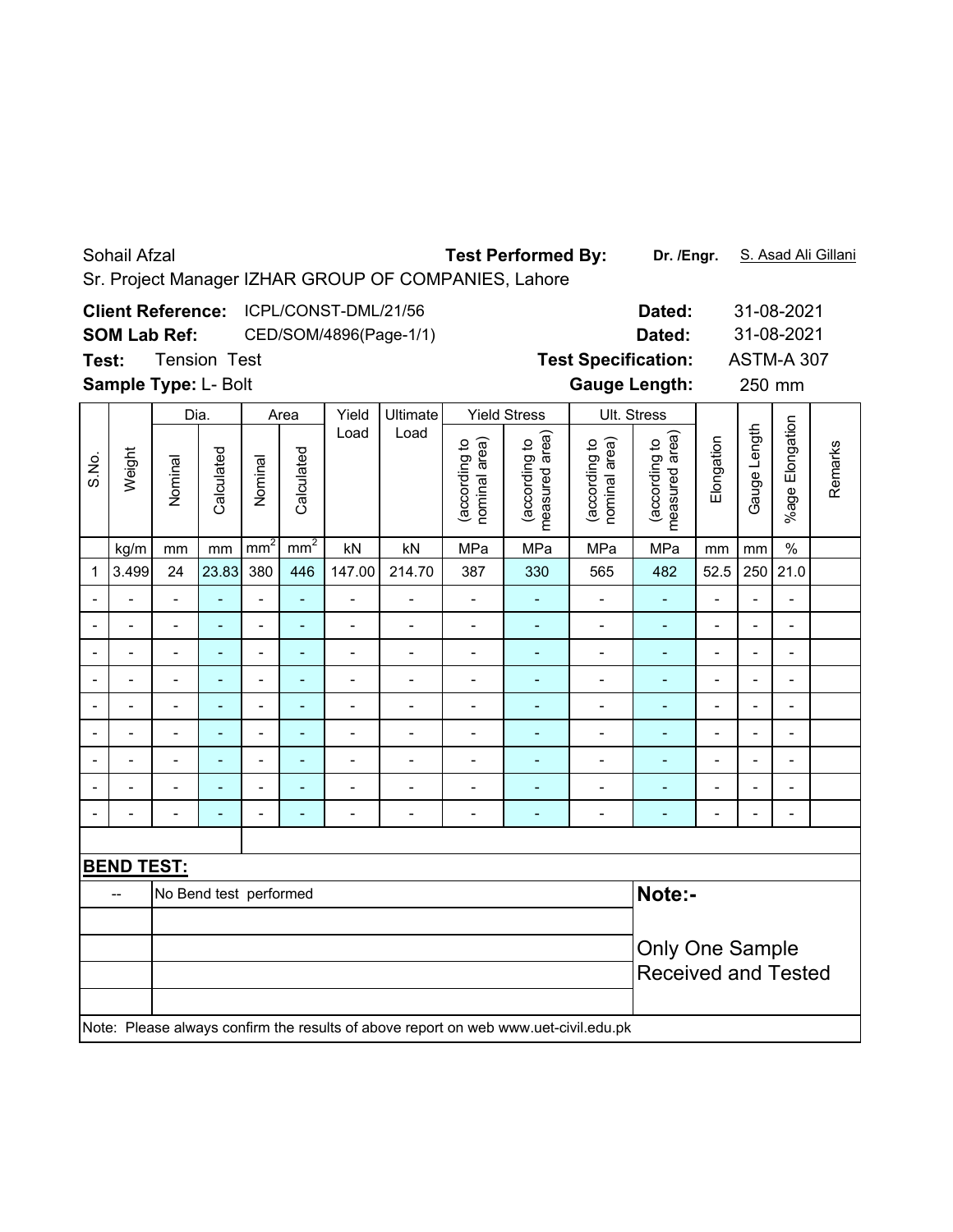Highway Sub Division, Mianwali Sub Divisional Officer

**Dr. /Engr.** S. Asad Ali Gillan

Remarks

Remarks

329/SDO/Mwi **Client Reference: SOM Lab Ref: 4889(Page-1/1) Dated:** 31-08-2021 **Dated:** 05-07-2021 **Test:** Tension Test & Bend Test **Test Specification:** ASTM-A-615 **Gauge Length:** 8 inch **Sample Type:** Deformed Bar Dia. Area Yield Ultimate Yield Stress Ult. Stress %age Elongation %age Elongation Gauge Length Load Load (according to<br>measured area) (according to<br>measured area) Gauge Length (according to<br>nominal area) measured area) (according to<br>nominal area) measured area) (according to (according to (according to (according to Elongation nominal area) nominal area) Weight Calculated Calculated S.No. Calculated Calculated Nominal Nominal lb/ft  $\mid$  #  $\mid$  in  $\mid$  in $^{2}$   $\mid$  in $^{2}$   $\mid$  Tons  $\mid$  Tons  $\mid$  psi  $\mid$  psi  $\mid$  psi  $\mid$  in  $\mid$  in  $\mid$  % 1 1.506 6 0.751 0.44 0.443 12.84 16.94 64380 63950 84920 84350 1.10 8.0 13.8 2 |0.668| 4 |0.500| 0.20| 0.196| 5.05 | 6.98 | 55650 | 56780 | 77000 | 78570 |1.70 | 8.0 |21.3 -- - - - - - - - - - - - -- -- - - - - - - - - - - - -- -- - - - - - - - - - - - -- -- - - - - - - - - - - - -- -- - - - - - - - - - - - -- -- - - - - - - - - - - - -- -- - - - - - - - - - - - -- -- - - - - - - - - - - - -- **BEND TEST:** #6 Sample bend through 180 degrees Satisfactorily without any crack **Note:-** #4 Sample bend through 180 degrees Satisfactorily without any crack Only Four Samples Received and Tested Note: Please always confirm the results of above report on web www.uet-civil.edu.pk

**Test Performed By:**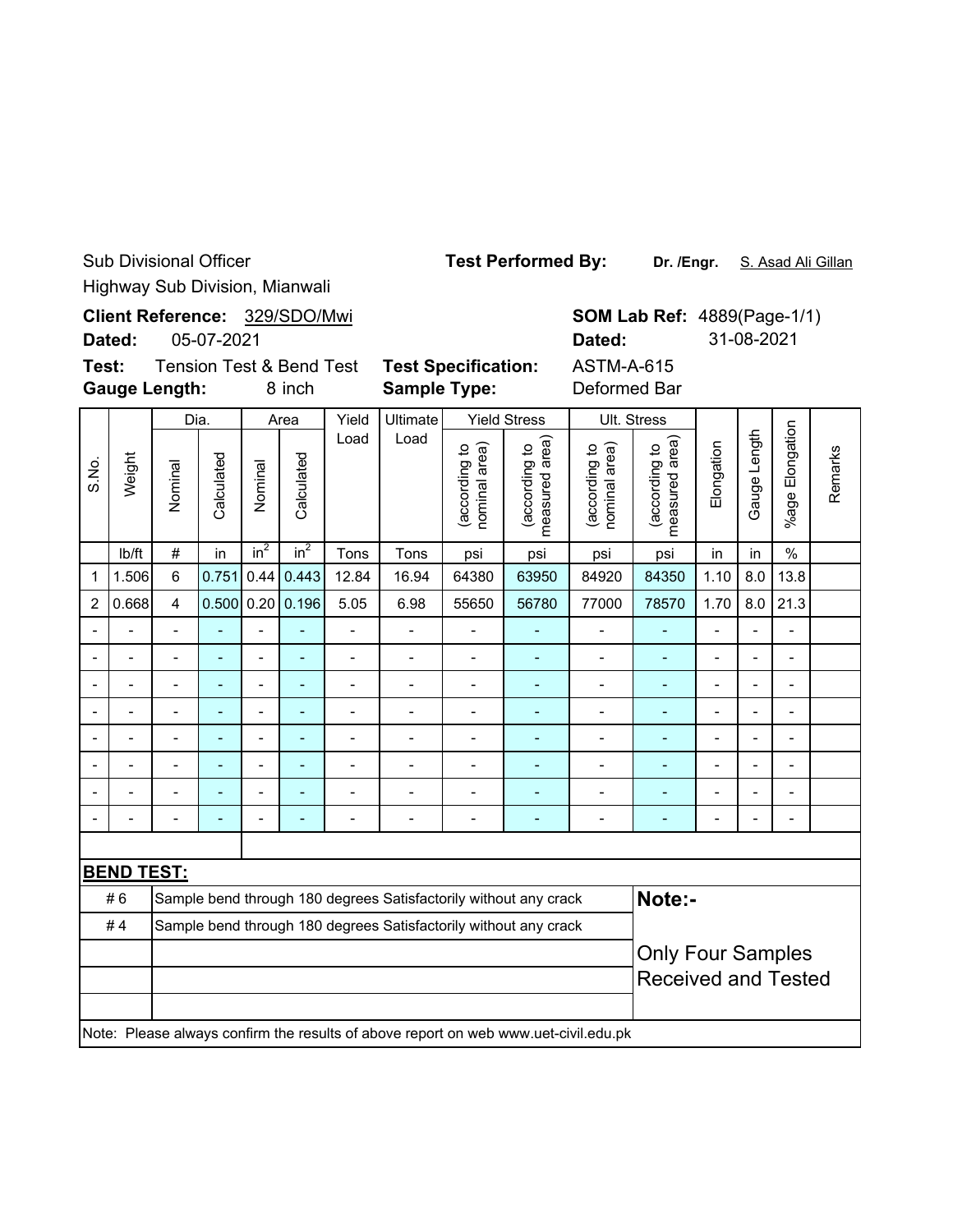Taimur Hassan

**Test Performed By:** Dr. /Engr. s. Asad Ali Gillani

Resident Engineer, Fort Munro Cadet College, D. G. Khan

|                |                   |                          |            |                |                          |                              | Client Reference: AHQ/74260/2/52/Trg/FMCC                        |                                |                                 |                                                                                     | <b>SOM Lab Ref: 4890 (Page-1/1)</b> |                          |                |                              |         |  |
|----------------|-------------------|--------------------------|------------|----------------|--------------------------|------------------------------|------------------------------------------------------------------|--------------------------------|---------------------------------|-------------------------------------------------------------------------------------|-------------------------------------|--------------------------|----------------|------------------------------|---------|--|
|                | Dated:            |                          | 30-08-2021 |                |                          |                              |                                                                  |                                |                                 | Dated:                                                                              |                                     |                          | 31-08-2021     |                              |         |  |
| Test:          |                   | <b>Tension Test</b>      |            |                |                          |                              |                                                                  | <b>Test Specification:</b>     |                                 | <b>ASTM-A-615</b>                                                                   |                                     |                          |                |                              |         |  |
|                |                   | <b>Gauge Length:</b>     |            |                | 8 inch                   | <b>Sample Type:</b>          |                                                                  |                                |                                 |                                                                                     | Deformed Bar( Moiz Steel)           |                          |                |                              |         |  |
|                |                   | Dia.                     |            |                | Area                     | Yield                        | Ultimate                                                         |                                | <b>Yield Stress</b>             |                                                                                     | Ult. Stress                         |                          |                |                              |         |  |
| S.No.          | Weight            | Nominal                  | Calculated | Nominal        | Calculated               | Load                         | Load                                                             | (according to<br>nominal area) | measured area)<br>(according to | (according to<br>nominal area)                                                      | measured area)<br>(according to     | Elongation               | Gauge Length   | %age Elongation              | Remarks |  |
|                | Ib/ft             | $\#$                     | in         | $in^2$         | in <sup>2</sup>          | Tons                         | Tons                                                             | psi                            | psi                             | psi                                                                                 | psi                                 | in                       | in             | $\frac{0}{0}$                |         |  |
| 1              | 0.672             | $\overline{\mathbf{4}}$  | 0.501      | 0.20           | 0.197                    | 5.35                         | 7.82                                                             | 59020                          | 59920                           | 86220                                                                               | 87530                               | 1.40                     | 8.0            | 17.5                         | Moiz    |  |
| $\overline{c}$ | 0.673             | 4                        | 0.502      |                | 0.20   0.198             | 5.38                         | 7.85                                                             | 59350                          | 59950                           | 86560                                                                               | 87430                               | 1.50                     | 8.0            | 18.8                         | Moiz    |  |
|                |                   | $\overline{a}$           |            |                |                          | $\overline{a}$               |                                                                  |                                |                                 |                                                                                     |                                     |                          |                |                              |         |  |
|                | $\overline{a}$    | $\overline{a}$           |            |                | ä,                       | $\overline{\phantom{0}}$     | $\overline{\phantom{0}}$                                         | Ξ.                             |                                 | $\overline{\phantom{0}}$                                                            | ä,                                  | $\overline{\phantom{0}}$ |                | $\overline{\phantom{0}}$     |         |  |
|                |                   | $\overline{a}$           |            | $\overline{a}$ | ÷                        | $\overline{\phantom{0}}$     |                                                                  | $\overline{\phantom{a}}$       |                                 | $\qquad \qquad \blacksquare$                                                        | ۰                                   | $\overline{a}$           | $\blacksquare$ | $\blacksquare$               |         |  |
|                |                   |                          |            |                | $\overline{a}$           |                              |                                                                  |                                |                                 | $\overline{a}$                                                                      | ÷,                                  | -                        |                | Ĭ.                           |         |  |
|                |                   | $\overline{\phantom{0}}$ |            | $\overline{a}$ | $\overline{\phantom{0}}$ | $\qquad \qquad \blacksquare$ | $\overline{a}$                                                   | $\overline{\phantom{0}}$       | ٠                               | -                                                                                   | ۰                                   | $\overline{a}$           |                | $\qquad \qquad \blacksquare$ |         |  |
|                |                   | $\overline{a}$           |            |                | $\overline{\phantom{a}}$ | $\overline{\phantom{0}}$     | $\overline{a}$                                                   | $\blacksquare$                 | ÷                               | $\overline{a}$                                                                      | ÷,                                  | $\overline{a}$           |                | $\overline{a}$               |         |  |
|                |                   |                          |            | $\overline{a}$ | ÷                        | $\overline{a}$               |                                                                  | $\blacksquare$                 |                                 | $\overline{a}$                                                                      | ÷,                                  | $\overline{a}$           |                | $\overline{a}$               |         |  |
|                |                   |                          |            |                |                          |                              |                                                                  |                                |                                 | $\overline{a}$                                                                      |                                     |                          |                |                              |         |  |
|                |                   |                          |            |                |                          |                              |                                                                  |                                |                                 |                                                                                     |                                     |                          |                |                              |         |  |
|                | <b>BEND TEST:</b> |                          |            |                |                          |                              |                                                                  |                                |                                 |                                                                                     |                                     |                          |                |                              |         |  |
|                | #4                |                          |            |                |                          |                              | Sample bend through 180 degrees Satisfactorily without any crack |                                |                                 |                                                                                     | Note:-                              |                          |                |                              |         |  |
|                | #4                |                          |            |                |                          |                              | Sample bend through 180 degrees Satisfactorily without any crack |                                |                                 |                                                                                     |                                     |                          |                |                              |         |  |
|                |                   |                          |            |                |                          |                              |                                                                  |                                |                                 |                                                                                     | <b>Only Four Samples</b>            |                          |                |                              |         |  |
|                |                   |                          |            |                |                          |                              |                                                                  |                                |                                 | <b>Received and Tested</b>                                                          |                                     |                          |                |                              |         |  |
|                |                   |                          |            |                |                          |                              |                                                                  |                                |                                 | Note: Please always confirm the results of above report on web www.uet-civil.edu.pk |                                     |                          |                |                              |         |  |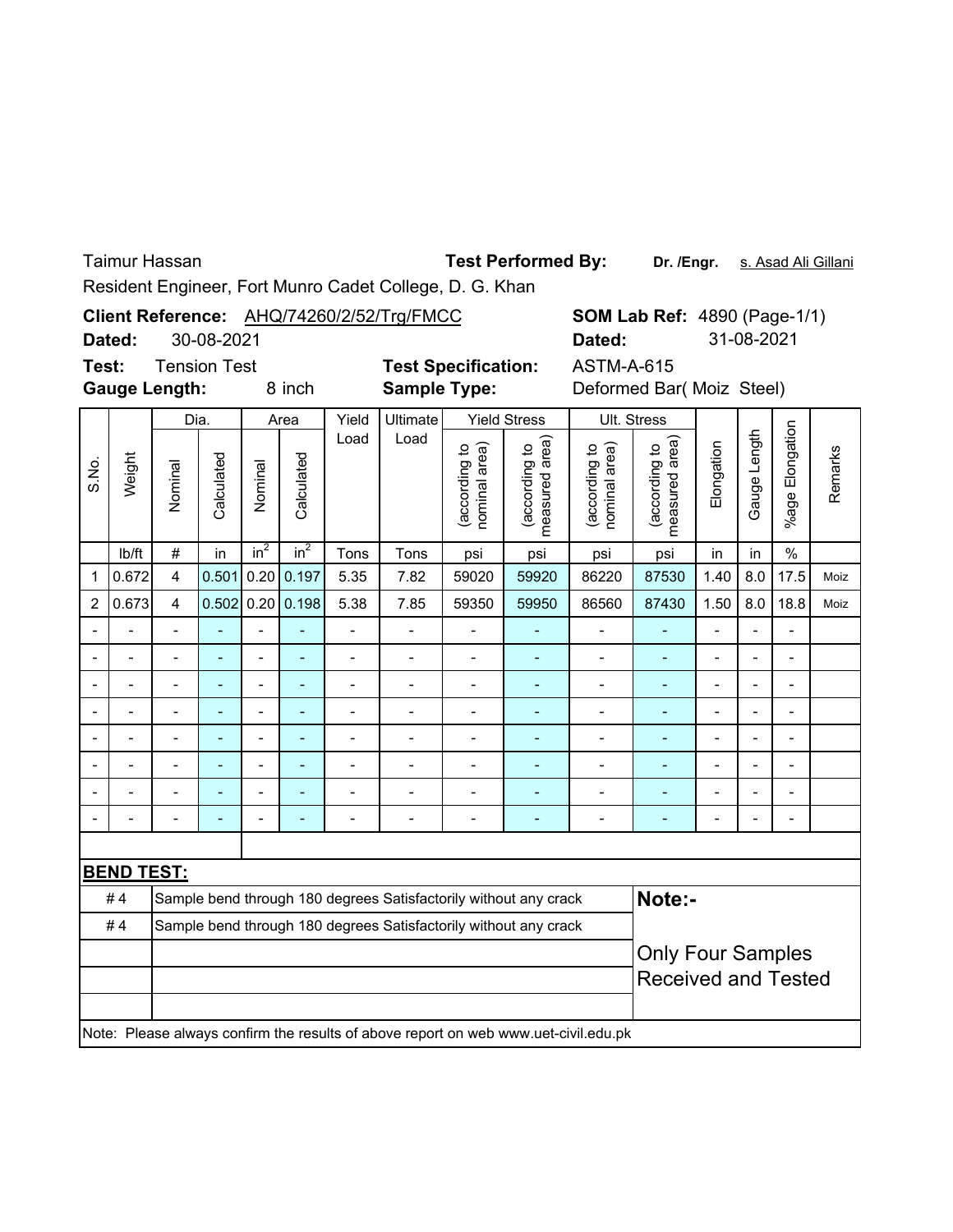Ehsan - Ullah-Saad<br>Preject Marener 7

**Dr. /Engr.** S. Asad Ali Gillani **Test Performed By:**

Remarks

Remarks

Project Manager, Zaheer Associates, Lahore

|                                                                   |                   |                          |                |                |                                               |                | Project Manager, Zaheer Associates, Lahore                                          |                                |                                 |                                |                                                  |                |                |                    |  |
|-------------------------------------------------------------------|-------------------|--------------------------|----------------|----------------|-----------------------------------------------|----------------|-------------------------------------------------------------------------------------|--------------------------------|---------------------------------|--------------------------------|--------------------------------------------------|----------------|----------------|--------------------|--|
| Client Reference: Z.A/A.R/25-22<br>25-08-2021<br>Dated:<br>Dated: |                   |                          |                |                |                                               |                |                                                                                     |                                |                                 |                                | <b>SOM Lab Ref: 4892(Page-1/1)</b><br>31-08-2021 |                |                |                    |  |
| Test:                                                             |                   | <b>Gauge Length:</b>     |                |                | <b>Tension Test &amp; Bend Test</b><br>8 inch |                | <b>Test Specification:</b><br><b>Sample Type:</b>                                   |                                |                                 | <b>ASTM-A-615</b>              | Deformed Bar                                     |                |                |                    |  |
|                                                                   |                   | Dia.                     |                |                | Area                                          | Yield          | Ultimate                                                                            |                                | <b>Yield Stress</b>             |                                | Ult. Stress                                      |                |                |                    |  |
| S.No.                                                             | Weight            | Nominal                  | Calculated     | Nominal        | Calculated                                    | Load           | Load                                                                                | nominal area)<br>(according to | (according to<br>measured area) | nominal area)<br>(according to | measured area)<br>(according to                  | Elongation     | Gauge Length   | Elongation<br>%age |  |
|                                                                   | lb/ft             | #                        | in             | $in^2$         | $in^2$                                        | Tons           | Tons                                                                                | psi                            | psi                             | psi                            | psi                                              | in             | in             | $\frac{0}{0}$      |  |
| 1                                                                 | 1.524             | $6\phantom{a}$           | 0.755          | 0.44           | 0.448                                         | 19.11          | 23.45                                                                               | 95800                          | 94090                           | 117520                         | 115420                                           | 1.00           | 8.0            | 12.5               |  |
| $\overline{2}$                                                    | 1.545             | 6                        | 0.760          | 0.44           | 0.454                                         | 19.27          | 23.57                                                                               | 96570                          | 93590                           | 118130                         | 114490                                           | 1.00           | 8.0            | 12.5               |  |
| 3                                                                 | 0.683             | 4                        | 0.506          |                | 0.20   0.201                                  | 6.63           | 8.56                                                                                | 73070                          | 72700                           | 94420                          | 93960                                            | 1.00           | 8.0            | 12.5               |  |
| 4                                                                 | 0.678             | $\overline{\mathbf{4}}$  | $0.503$ 0.20   |                | 0.199                                         | 6.85           | 8.92                                                                                | 75540                          | 75920                           | 98360                          | 98850                                            | 1.10           | 8.0            | 13.8               |  |
| $\overline{\phantom{a}}$                                          | L,                | $\overline{a}$           |                | $\blacksquare$ | ÷,                                            | $\overline{a}$ | $\overline{\phantom{0}}$                                                            | $\overline{a}$                 | ä,                              | $\overline{a}$                 | ÷,                                               | $\overline{a}$ | $\overline{a}$ | L,                 |  |
|                                                                   |                   |                          |                |                | L,                                            | $\overline{a}$ |                                                                                     | $\overline{a}$                 |                                 |                                |                                                  | L,             |                |                    |  |
| $\overline{\phantom{a}}$                                          | L,                | $\overline{a}$           | $\blacksquare$ | $\blacksquare$ | ÷,                                            | $\overline{a}$ | $\overline{\phantom{0}}$                                                            | $\overline{\phantom{a}}$       | ÷,                              | $\blacksquare$                 | $\blacksquare$                                   | $\overline{a}$ | $\overline{a}$ | $\blacksquare$     |  |
| $\blacksquare$                                                    |                   | $\overline{\phantom{a}}$ | $\overline{a}$ | $\blacksquare$ | ÷                                             | $\overline{a}$ | $\blacksquare$                                                                      | $\blacksquare$                 | ä,                              | $\blacksquare$                 | L,                                               | L,             | $\blacksquare$ | $\blacksquare$     |  |
|                                                                   |                   | $\overline{a}$           |                | $\overline{a}$ | ÷,                                            | $\overline{a}$ | $\overline{a}$                                                                      | $\overline{a}$                 | ÷,                              |                                | $\overline{a}$                                   | L,             | $\overline{a}$ | L,                 |  |
|                                                                   | $\overline{a}$    | $\overline{a}$           |                | $\blacksquare$ | $\blacksquare$                                | $\overline{a}$ | $\overline{a}$                                                                      | $\overline{a}$                 | ä,                              | $\overline{a}$                 | L,                                               | $\overline{a}$ |                | L,                 |  |
|                                                                   |                   |                          |                |                |                                               |                |                                                                                     |                                |                                 |                                |                                                  |                |                |                    |  |
|                                                                   | <b>BEND TEST:</b> |                          |                |                |                                               |                |                                                                                     |                                |                                 |                                |                                                  |                |                |                    |  |
|                                                                   | #6                |                          |                |                |                                               |                | Sample bend through 180 degrees Satisfactorily without any crack                    |                                |                                 |                                | Note:-                                           |                |                |                    |  |
|                                                                   | #4                |                          |                |                |                                               |                | Sample bend through 180 degrees Satisfactorily without any crack                    |                                |                                 |                                |                                                  |                |                |                    |  |
|                                                                   |                   |                          |                |                |                                               |                |                                                                                     |                                |                                 |                                | <b>Only Six Samples</b>                          |                |                |                    |  |
|                                                                   |                   |                          |                |                |                                               |                |                                                                                     |                                |                                 |                                | <b>Received and Tested</b>                       |                |                |                    |  |
|                                                                   |                   |                          |                |                |                                               |                | Note: Please always confirm the results of above report on web www.uet-civil.edu.pk |                                |                                 |                                |                                                  |                |                |                    |  |
|                                                                   |                   |                          |                |                |                                               |                |                                                                                     |                                |                                 |                                |                                                  |                |                |                    |  |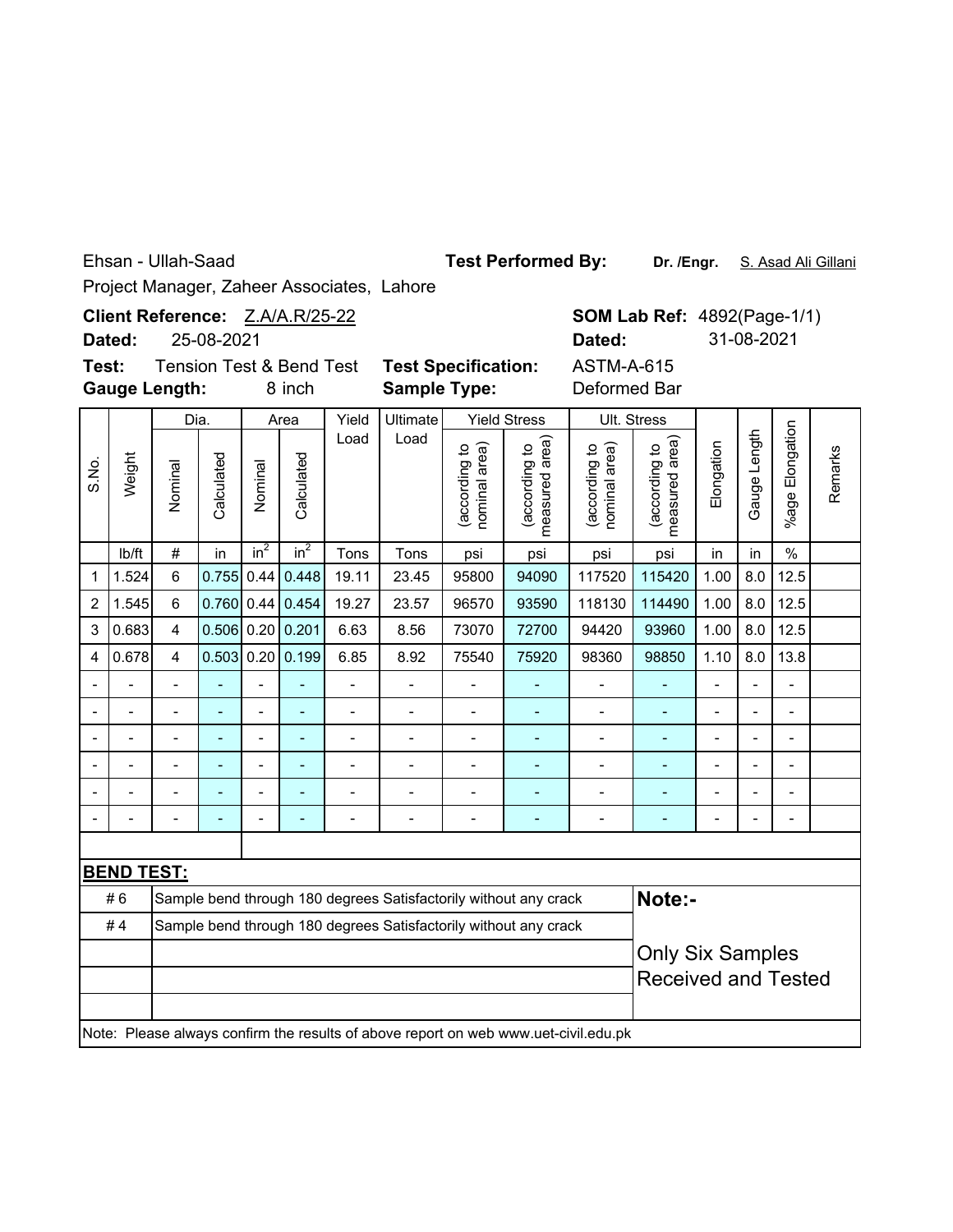## Umer Zaheer

## **Test Performed By:**

Dr. /Engr. S. Asad Ali Gillani

Manager Construction North N-I, (KLP Building Lahore), Allied Bank Lahore

|        |            | Client Reference: HO/ENGG. Cell/Al/2021/351 |  |
|--------|------------|---------------------------------------------|--|
| Dated: | 30-08-2021 |                                             |  |

**SOM Lab Ref: 4893(Page-1/1) Dated:** 31-08-2021

**Test:** Tension Test & Bend Test **Test Specification: Gauge Length:**

**Sample Type:**

8 inch **Sample Type:** Deformed Bar (Afco Steel) ASTM-A-615

| Gauge Length             | %age Elongation                                          | Remarks                    |  |
|--------------------------|----------------------------------------------------------|----------------------------|--|
|                          |                                                          |                            |  |
|                          | $\frac{0}{0}$                                            |                            |  |
| 8.0                      | 12.5                                                     |                            |  |
| 8.0                      | 13.8                                                     |                            |  |
| 8.0                      | 12.5                                                     |                            |  |
| 8.0                      | 16.3                                                     |                            |  |
| 8.0                      | 12.5                                                     |                            |  |
| 8.0                      | 13.8                                                     |                            |  |
|                          |                                                          |                            |  |
| $\blacksquare$           |                                                          |                            |  |
| $\overline{a}$           |                                                          |                            |  |
| $\blacksquare$           |                                                          |                            |  |
|                          |                                                          |                            |  |
|                          |                                                          |                            |  |
|                          |                                                          |                            |  |
|                          |                                                          |                            |  |
| <b>Only Nine Samples</b> |                                                          |                            |  |
|                          |                                                          |                            |  |
|                          |                                                          |                            |  |
|                          |                                                          |                            |  |
|                          | in<br>in<br>1.00<br>1.10<br>1.00<br>1.30<br>1.00<br>1.10 | <b>Received and Tested</b> |  |